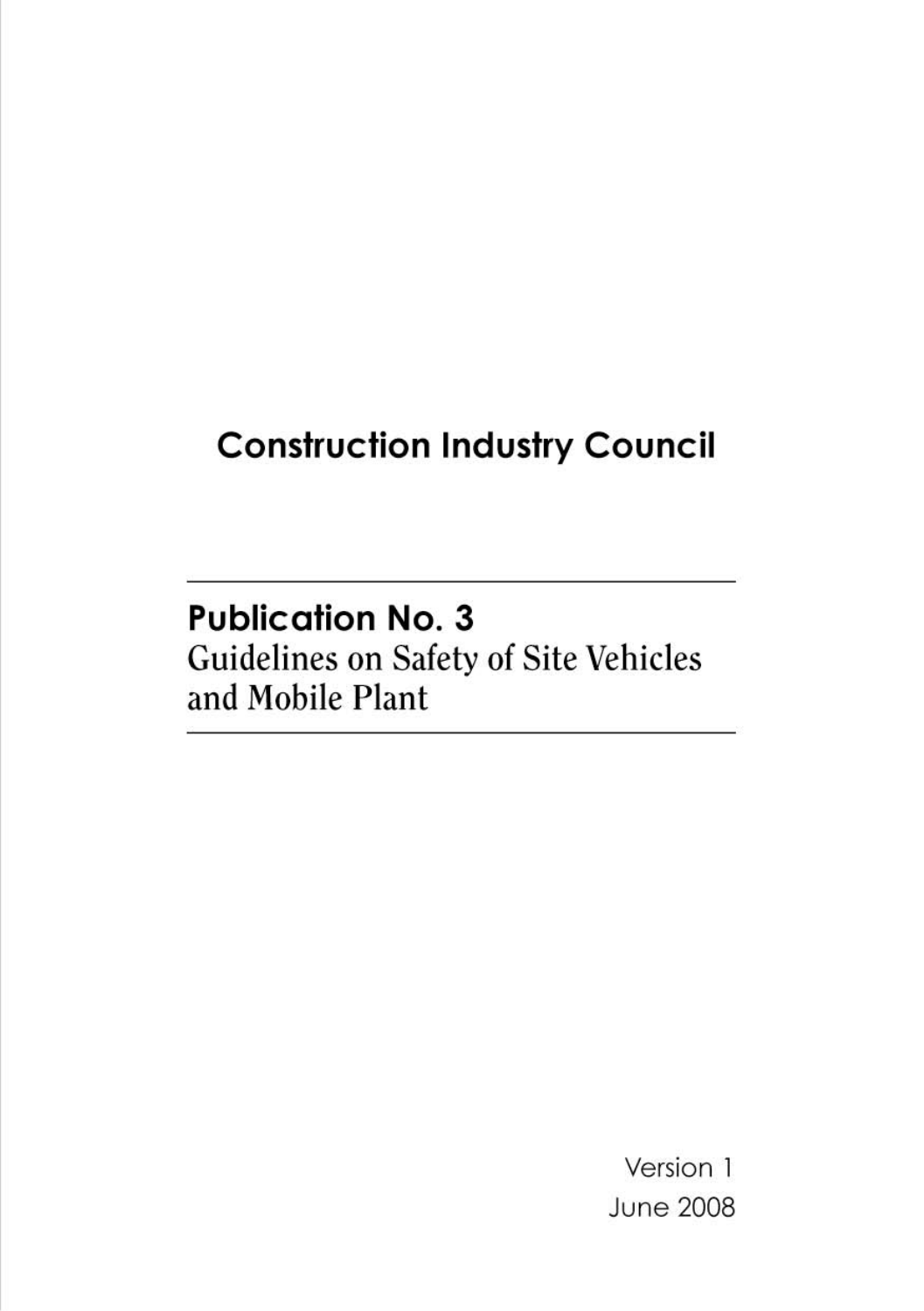### **Disclaimer**

This publication is prepared by the Construction Industry Council (CIC) to report findings or set out the recommended practices on specific subjects for reference by the industry but is NOT intended to constitute any professional advice on these or any other subjects. The parties using this publication should therefore seek appropriate advice from their professional advisers. CIC (including its members and employees) will NOT accept responsibilities for any consequences resulting from the use of or failure to use this publication.

### **Enquiries**

Enquiries on these guidelines may be made to the CIC Secretariat at –

Rm 2001, 20/F, Alliance Building 130-136 Connaught Road Central Hong Kong.

| Tel. no. | 35718716          |
|----------|-------------------|
| Fax no.  | 35719848          |
| E-mail   | enquiry@hkcic.org |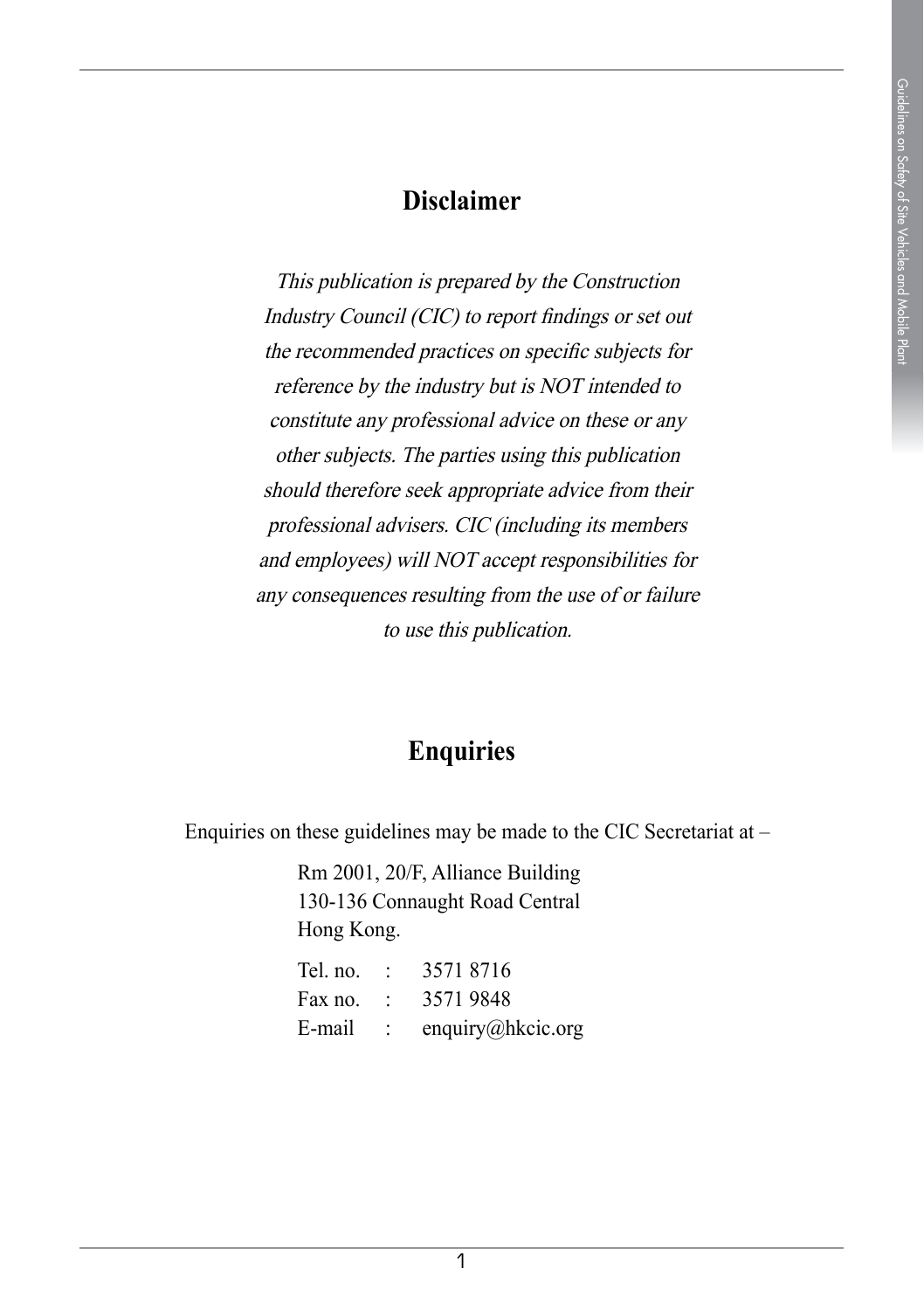# **Publication No. 3 Guidelines on Safety of Site Vehicles and Mobile Plant**

#### **Purpose**

This publication provides guidelines to contractors and subcontractors in direct control of any construction works (duty holder) on measures for enhancing the safety of site vehicles and mobile plant.

### **Introduction**

2. The increase of accidents caused by site vehicles and mobile plant in recent years has given rise to concerns of the community.

3. As such, duty holders are encouraged to adopt the holistic approach recommended in this publication to prevent accidents caused by site vehicles and mobile plant. However this publication only sets out the relevant good practices for reference by industry stakeholders. For the avoidance of doubt, adoption of these practices alone may not necessarily be sufficient for complying with the relevant statutory provisions on site safety including any obligations to undertake risk assessment and provide safe systems of work.

### **Safety Measures**

4. The following measures may be adopted for enhancing the safety of operation of site vehicles and mobile plant –

- (a) risk assessment;
- (b) design of site layout;
- (c) installation of reversing video device (RVD);
- (d) installation of other reversing safety devices;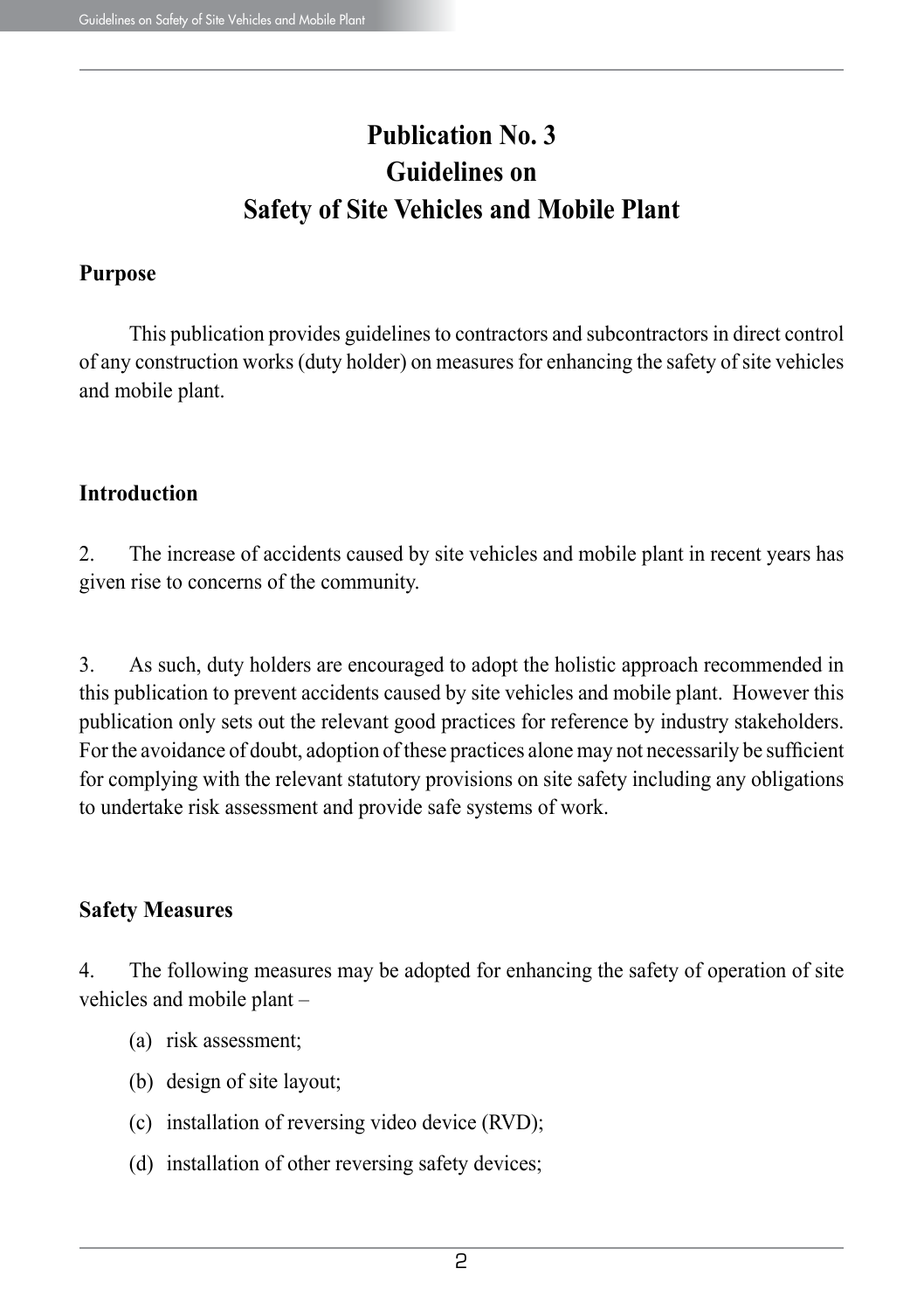- (e) safe working procedures; and
- (f) training of site personnel.

#### *(A) Risk assessment*

5. Duty holders are encouraged to conduct risk assessments to identify any risks resulting from site vehicles and mobile plant, assess their likelihood and possible consequences. Such assessment should take into account all relevant circumstances including –

- (a) locations of ingress and egress points for vehicles;
- (b) layout of traffic routes on the site;
- (c) movements of site vehicles and mobile plant in works areas and loading/unloading areas; and
- (d) movement of workers and other personnel within the site.

6. Appropriate measures should be taken to deal with the hazards identified in the above process giving due consideration to their likelihood and possible consequences. These measures include –

- (a) elimination of the risk (such as obviating the need for reversing by providing drive-through circulation routes); or
- (b) where the risks could not be eliminated, mitigate them at source with engineering controls or minimize the risks by providing suitable safe systems of work. For instance, where reversing cannot be avoided, reversing vehicles or plant should be guided by a banksman or equipped with RVD.

### *(B) Design of site layout*

7. Duty holders should properly design site layout and traffic circulation routes making reference to the guidelines in the following paragraphs and other relevant statutory provision.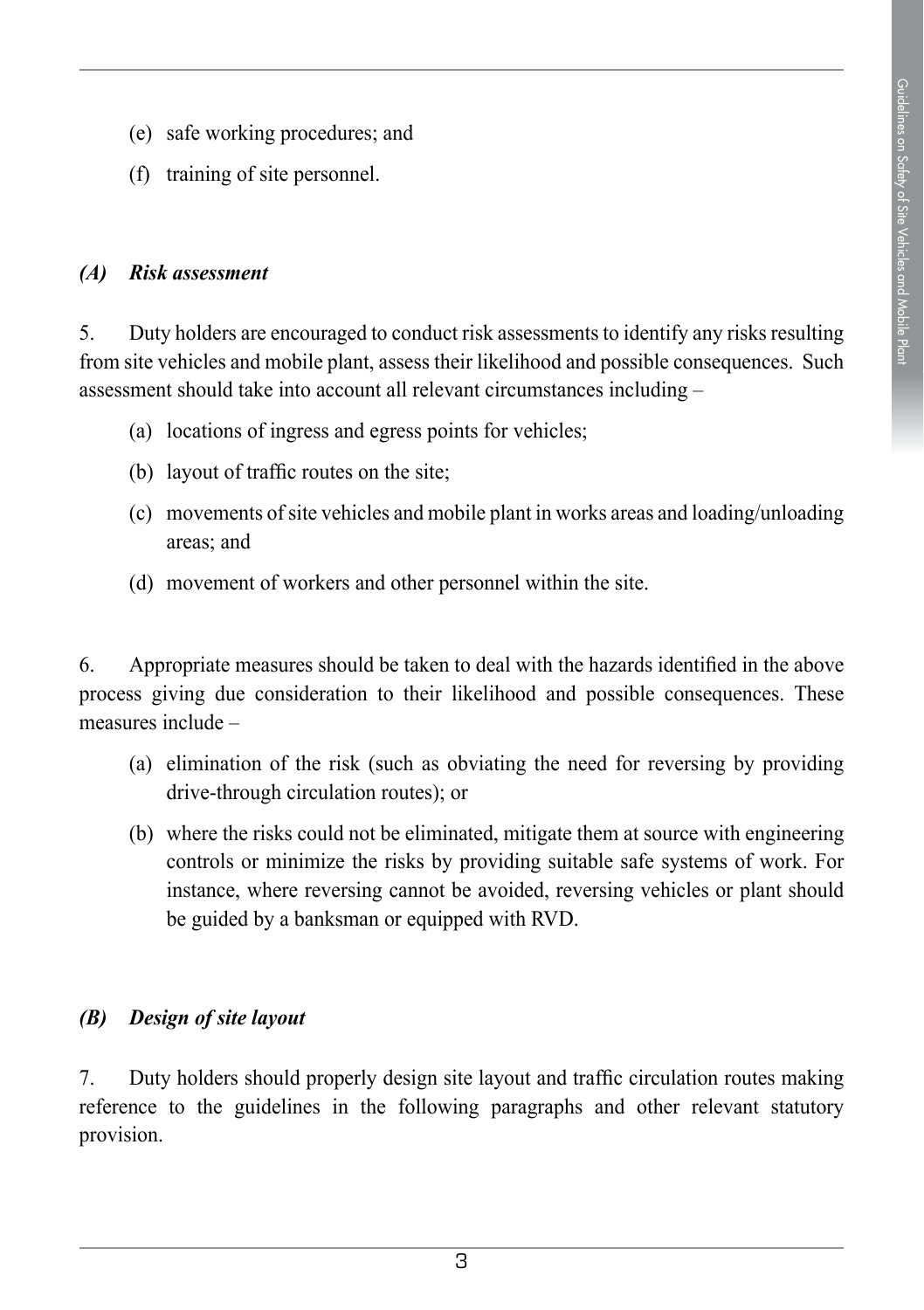8. Minimizing movements - Movements of vehicles and plant on construction sites should be minimized through appropriate measures including –

- (a) controlling entry of vehicles into site through gates and barriers;
- (b) providing parking spaces away from works areas; and
- (c) locating loading and unloading areas on the periphery of construction sites.

9. Safety of pedestrians – Appropriate facilities should be provided to facilitate safe movement of personnel within the site including –

- (a) providing pedestrian-only routes;
- (b) providing clear demarcation of pedestrian routes by barrier;
- (c) providing grade-separated pedestrian crossing points;
- (d) providing at-grade pedestrian crossing points with facilities (such as traffic light signals) for controlling pedestrian and traffic flows; and
- (e) wearing of high-visibility safety vests.
- 10. Reversing movements
	- (a) reversing movements should be minimized by providing, where possible, drivethrough circulation routes;
	- (b) where reversing is unavoidable, turning heads should be provided and banksmen should be deployed to guide reversing vehicles and plant where necessary; and
	- (c) steps should be taken to ensure that banksmen wear high-visibility safety vests and use walkie-talkie or similar equipment for effective communication.
- 11. Speed limits
	- (a) speed limits should be imposed on traffic routes through erecting speed limit signs; and
	- (b) road humps or other similar devices should be provided to prevent speeding.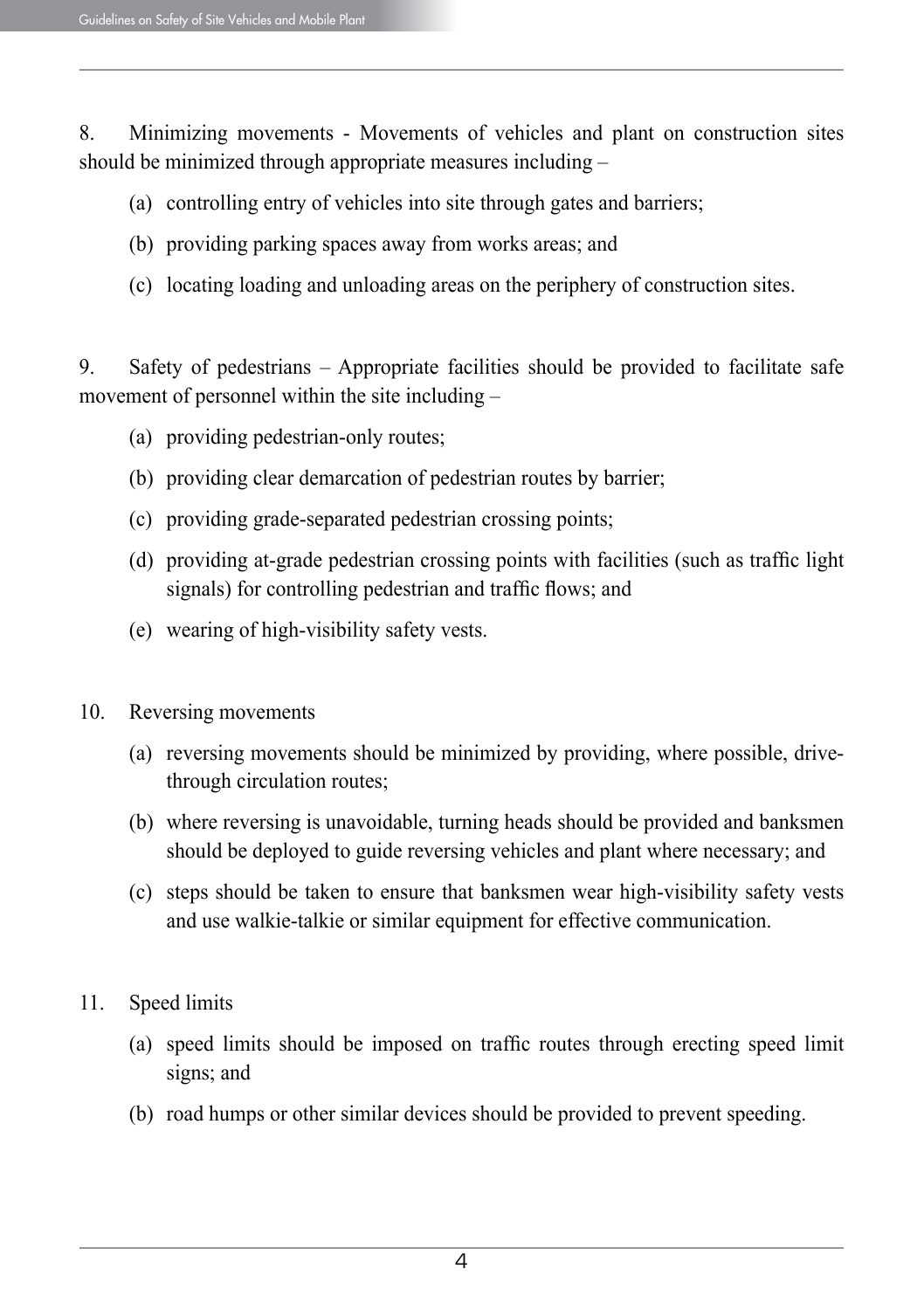### *(C) Installation of RVD*

12. Duty holders are encouraged to install RVD to provide drivers and operators with rearside views on a monitor in the driving cabinet through a closed circuit television (CCTV) camera mounted on the rear of vehicles and plant.

13. Annex A sets out the findings on the assessment of the need and suitability for installation of RVD on site vehicles and mobile plant commonly used on local construction sites which may be summarized as follows –

- (a) 12 types of vehicles/plant for which installation is not recommended for various reasons such as vibration which could affect the functioning of RVD;
- (b) 27 types of vehicles/plant for which installation is recommended. Out of these
	- (i) 16 types of vehicles/plant which are licensed to operate on public roads are covered by the guidelines published by Transport Department on RVD and are not therefore covered by this publication; and
	- (ii) 11 types of vehicles/plant which are used on construction sites only and are therefore covered by this publication.

14. The guidelines for installation of RVD on the types of vehicles and plant referred to in paragraph 13(b)(ii) above are included at Annex B.

### *(D) Other reversing safety devices*

- 15. RVD may be complemented by other reversing safety devices including
	- (a) cross view mirror;
	- (b) parking sensor; and
	- (c) reversing alarm and warning light.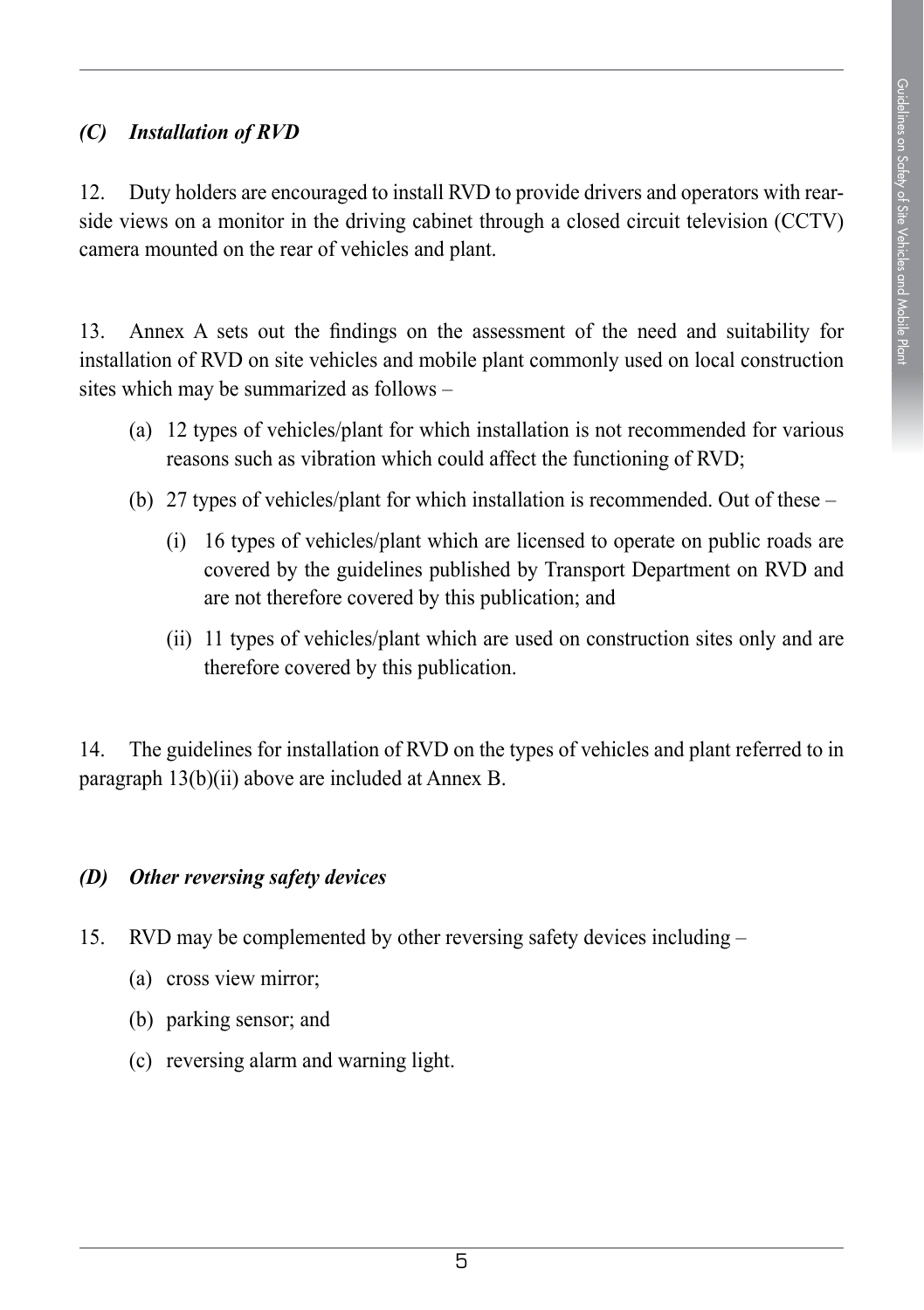### *(E) Safe working procedures*

16. Duty holders should formulate safe working procedures in relation to the operation of site vehicles and mobile plant on the basis of the guidelines at Annex C.

### *(F) Training of site personnel*

17. Apart from basic training, duty holders should also provide the following types of training specific to site vehicles and mobile plant –

- (a) job-specific induction and refresher training to drivers and operators for safe operation of vehicles and plant;
- (b) courses on safe operation for managers and supervisors;
- (c) briefing for drivers, operators and workers on the traffic routes and rules on site; and
- (d) job-specific training for banksmen covering safety rules and instructions on site traffic and communication system.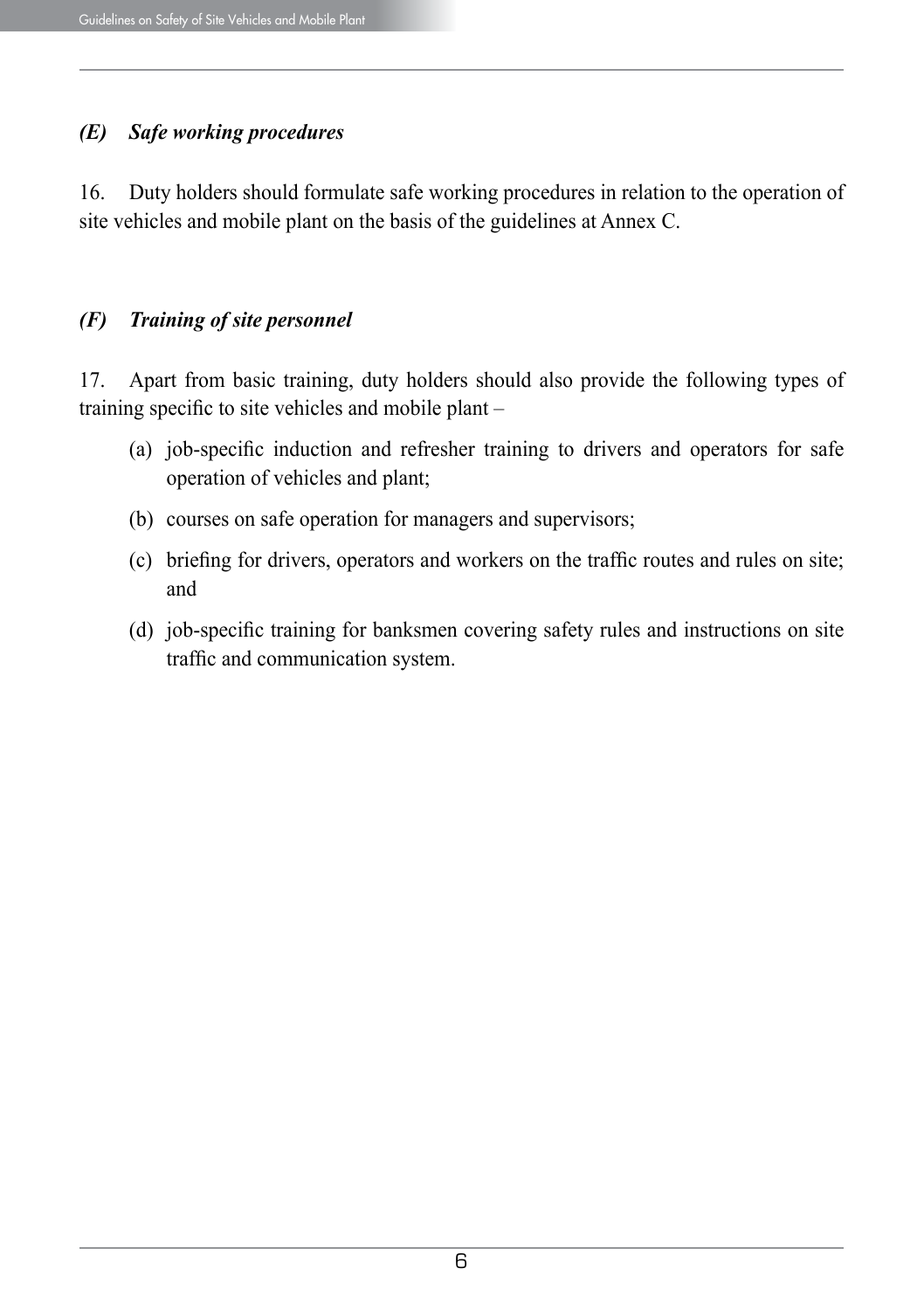# **Annex A**

# **Assessment of Need and Suitability for Installing RVD on Common Site Vehicles and Mobile Plant**

| <b>Site Vehicle and Mobile Plant</b>       |                                                                                  | <b>Installation of RVD</b> | <b>Remarks</b>                                                                                                                                                                                                   |  |  |
|--------------------------------------------|----------------------------------------------------------------------------------|----------------------------|------------------------------------------------------------------------------------------------------------------------------------------------------------------------------------------------------------------|--|--|
| 1 Excavation, site formation and roadworks |                                                                                  |                            |                                                                                                                                                                                                                  |  |  |
| 1.1                                        | Bulldozer                                                                        | Recommended                |                                                                                                                                                                                                                  |  |  |
| 1.2                                        | Excavator, tracked                                                               |                            |                                                                                                                                                                                                                  |  |  |
| 1.3                                        | Excavator, wheeled                                                               |                            |                                                                                                                                                                                                                  |  |  |
| 1.4                                        | Loader, wheeled                                                                  |                            |                                                                                                                                                                                                                  |  |  |
| 1.5                                        | Loader, tracked                                                                  |                            |                                                                                                                                                                                                                  |  |  |
| 1.6                                        | Grader                                                                           |                            |                                                                                                                                                                                                                  |  |  |
| 1.7                                        | Scraper                                                                          |                            |                                                                                                                                                                                                                  |  |  |
| 1.8                                        | Tractor                                                                          |                            |                                                                                                                                                                                                                  |  |  |
| 1.9                                        | Road planer                                                                      |                            |                                                                                                                                                                                                                  |  |  |
| 1.10                                       | Road miller                                                                      |                            |                                                                                                                                                                                                                  |  |  |
| 1.11                                       | Dump truck, gross vehicle<br>weight $> 38$ tonne                                 | Recommended                | The guidelines at Annex B do not apply to this<br>type of vehicle/plant since they are also used on<br>public roads and are therefore covered by the<br>guidelines published by Transport Department<br>for RVD. |  |  |
| 1.12                                       | Dump truck, $5.5$ tonne $\le$ gross<br>vehicle weight $\leq$ 38 tonne            |                            |                                                                                                                                                                                                                  |  |  |
| 1.13                                       | Breaker, excavator mounted<br>(pneumatic)                                        | Not recommended            | Excessive vibration generated by rock/concrete<br>breaking may cause frequent malfunctioning of<br><b>RVD</b>                                                                                                    |  |  |
| 1.14                                       | Breaker, excavator mounted<br>(hydraulic)                                        |                            |                                                                                                                                                                                                                  |  |  |
| 1.15                                       | Rock drill, crawler mounted<br>(pneumatic)                                       |                            |                                                                                                                                                                                                                  |  |  |
| 1.16                                       | Rock drill, crawler mounted<br>(hydraulic)                                       |                            |                                                                                                                                                                                                                  |  |  |
| 1.17                                       | Dump truck with grab, 5.5 tonne<br>$\le$ gross vehicle weight $\leq 38$<br>toone |                            |                                                                                                                                                                                                                  |  |  |
| 1.18                                       | Asphalt paver                                                                    | Not recommended            | Installation of RVD is not practical                                                                                                                                                                             |  |  |
| 1.19                                       | Road roller                                                                      | Not recommended            | Lack of enclosed control cabin                                                                                                                                                                                   |  |  |
| 1.20                                       | Roller, vibratory                                                                | Not recommended            | Ditto                                                                                                                                                                                                            |  |  |
| 1.21                                       | Locomotive (run on track)                                                        | Not recommended            | There should be measures to prevent workers<br>from getting into the railway line when the plant<br>is in operation.                                                                                             |  |  |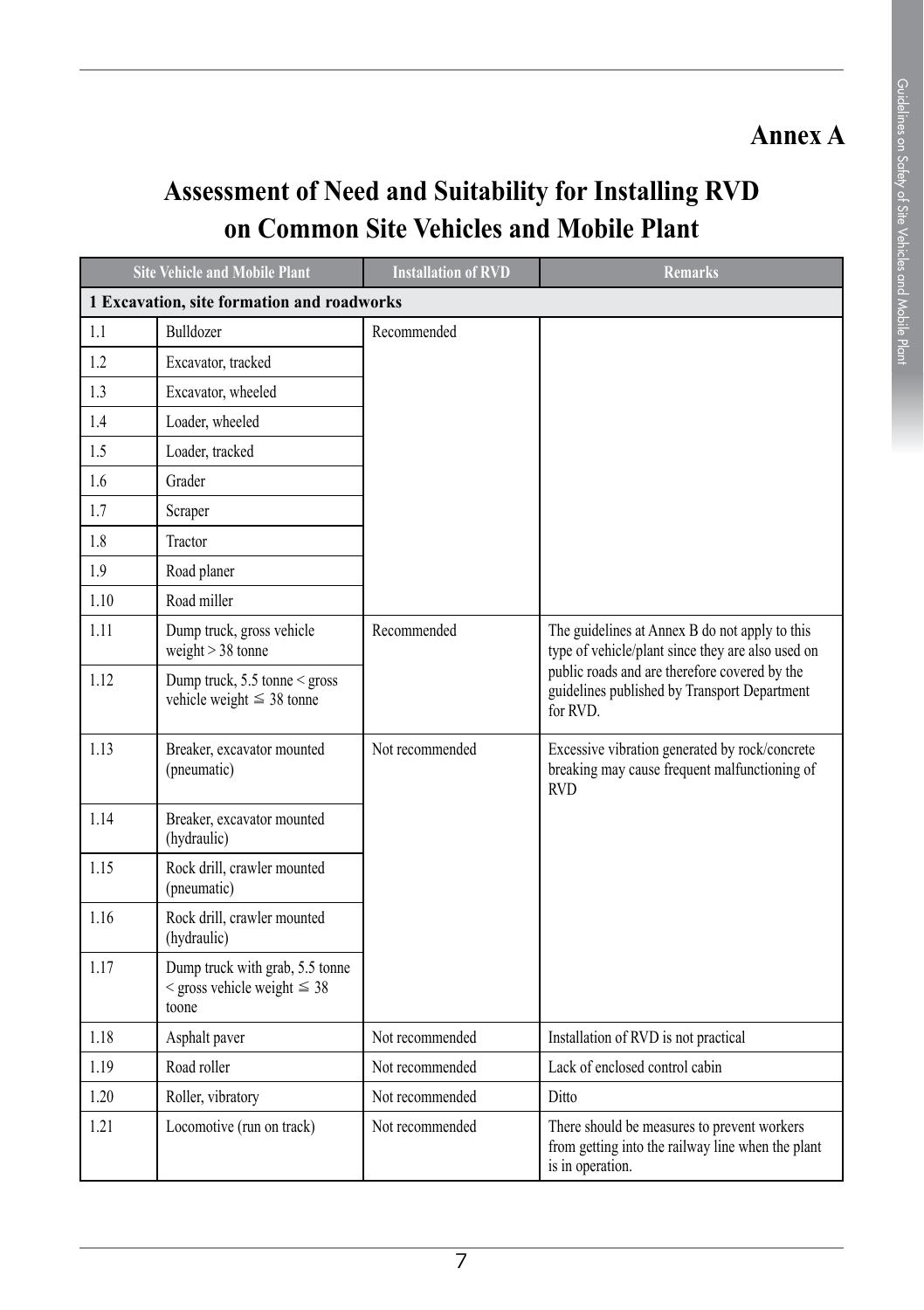| <b>Site Vehicle and Mobile Plant</b> |                                                                                 | <b>Installation of RVD</b> | <b>Remarks</b>                                                                                                                                                                                                   |  |  |  |
|--------------------------------------|---------------------------------------------------------------------------------|----------------------------|------------------------------------------------------------------------------------------------------------------------------------------------------------------------------------------------------------------|--|--|--|
| 1.22                                 | Ballast regulating machine (run<br>on track)                                    | Not recommended            | Ditto                                                                                                                                                                                                            |  |  |  |
| 2. Piling Works                      |                                                                                 |                            |                                                                                                                                                                                                                  |  |  |  |
| 2.1                                  | Crane, mobile                                                                   | Recommended                |                                                                                                                                                                                                                  |  |  |  |
| 3. Concreting                        |                                                                                 |                            |                                                                                                                                                                                                                  |  |  |  |
| 3.1                                  | Concrete lorry mixer                                                            | Recommended                | The guidelines at Annex B do not apply to this<br>type of vehicle/plant since they are also used on<br>public roads and are therefore covered by the<br>guidelines published by Transport Department<br>for RVD. |  |  |  |
| 3.2                                  | Concrete pump, lorry mounted                                                    |                            |                                                                                                                                                                                                                  |  |  |  |
| 4. Lifting / Transportation          |                                                                                 |                            |                                                                                                                                                                                                                  |  |  |  |
| 4.1                                  | Lorry                                                                           | Recommended                | The guidelines at Annex B do not apply to this<br>type of vehicle/plant since they are also used<br>on public roads and are therefore covered by the<br>guidelines published by Transport Department<br>for RVD. |  |  |  |
| 4.2                                  | Lorry, gross vehicle weight ><br>38 tonne                                       |                            |                                                                                                                                                                                                                  |  |  |  |
| 4.3                                  | Lorry, $5.5$ tonne $\le$ gross vehicle<br>weight $\leq$ 38 tonne                |                            |                                                                                                                                                                                                                  |  |  |  |
| 4.4                                  | Crane, mobile (diesel)                                                          |                            |                                                                                                                                                                                                                  |  |  |  |
| 4.5                                  | Light goods vehicle, gross<br>vehicle weight $\leq 5.5$ tonne                   |                            |                                                                                                                                                                                                                  |  |  |  |
| 4.6                                  | Lorry, with crane/ grab, gross<br>vehicle weight $> 38$ tonne                   |                            |                                                                                                                                                                                                                  |  |  |  |
| 4.7                                  | Lorry, with crane/ grab, 5.5<br>tonne < gross vehicle weight $\leq$<br>38 tonne |                            |                                                                                                                                                                                                                  |  |  |  |
| 4.8                                  | Pick up truck                                                                   |                            |                                                                                                                                                                                                                  |  |  |  |
| 5. Others                            |                                                                                 |                            |                                                                                                                                                                                                                  |  |  |  |
| 5.1                                  | Water truck                                                                     | Recommended                | The guidelines at Annex B do not apply to this<br>type of vehicle/plant since they are also used on<br>public roads and are therefore covered by the<br>guidelines published by Transport Department<br>for RVD. |  |  |  |
| 5.2                                  | Road sweeper                                                                    |                            |                                                                                                                                                                                                                  |  |  |  |
| 5.3                                  | Pressure tanker                                                                 |                            |                                                                                                                                                                                                                  |  |  |  |
| 5.4                                  | Tipper                                                                          |                            |                                                                                                                                                                                                                  |  |  |  |
| 5.5                                  | Forklift truck                                                                  | Not recommended            | Lack of enclosed control cabin.                                                                                                                                                                                  |  |  |  |
| 5.6                                  | Dumper                                                                          |                            |                                                                                                                                                                                                                  |  |  |  |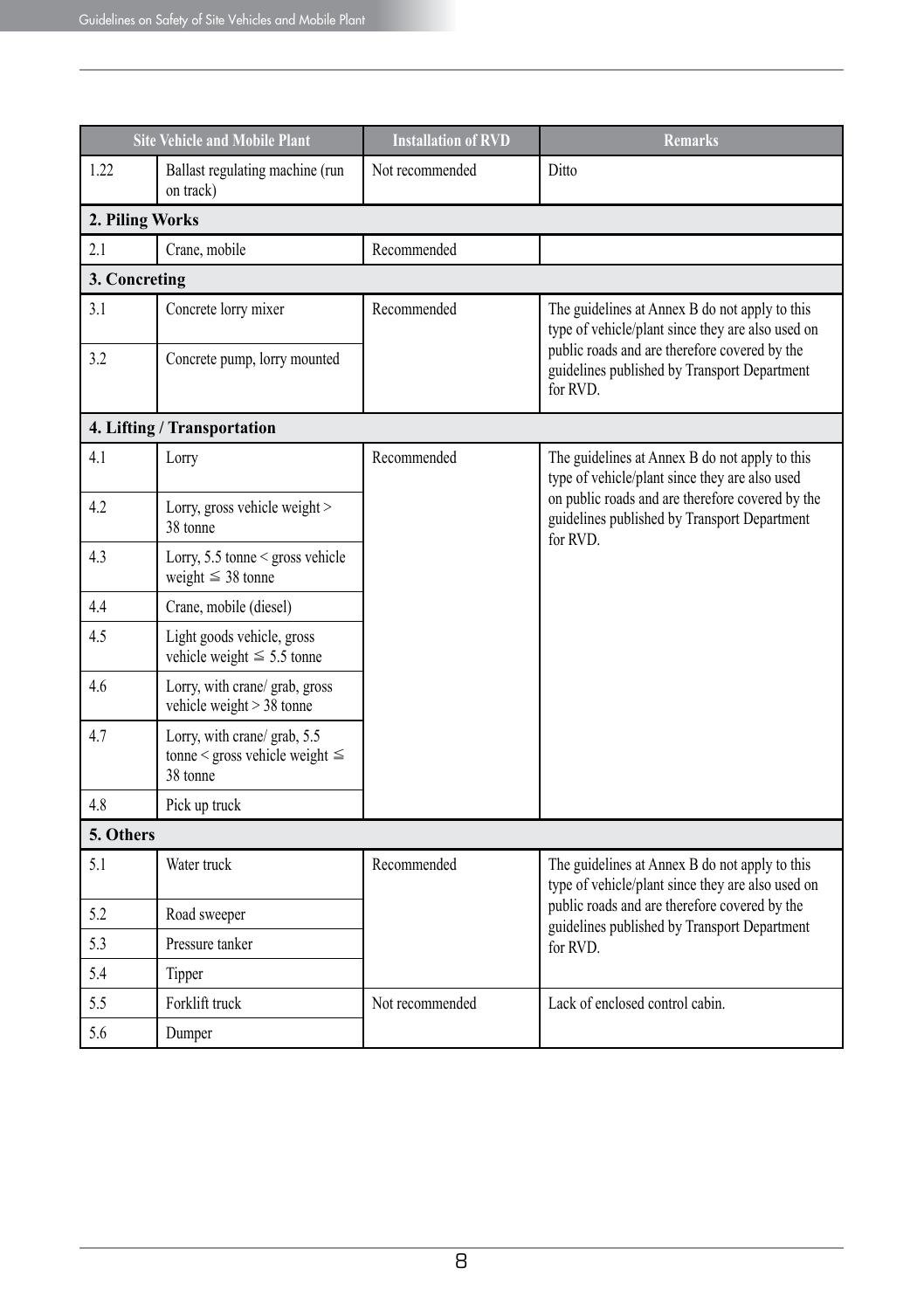## **Annex B**

# **Installation of RVD**

### **Purpose**

This Annex provides guidance on the installation of RVD on site vehicles and mobile plant.

### **Scope**

2. The guidance given in this Annex applies to the following types of vehicles and mobile plant –

- (a) Bulldozer
- (b) Excavator, tracked
- (c) Excavator, wheeled
- (d) Loader, wheeled
- (e) Loader, tracked
- (f) Grader
- (g) Scraper
- (h) Tractor
- (i) Road planer
- (j) Road miller
- (k) Crane, mobile, wheeled & tracked

### **Typical RVD**

- 3. A typical RVD consists of
	- a wide angle camera of effective horizontal angle of vision not less than  $120^{\circ}$  and effective vertical angle of vision not less than  $70^\circ$ .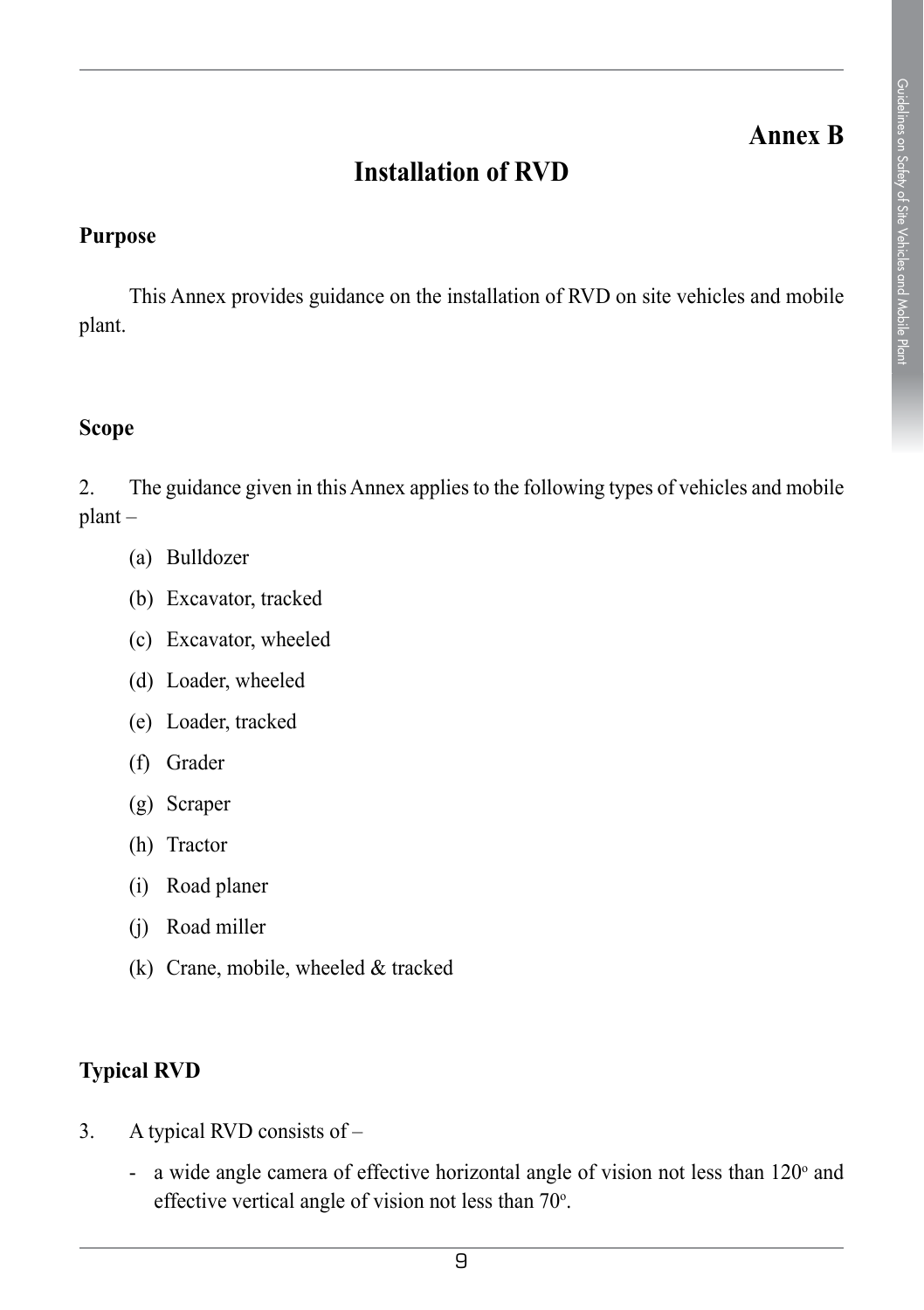

- A monitor with diagonal size not less than 130 mm.

*Figure 1 – Typical RVD*



*Figure 2 – Typical Image Displayed on Monitor*

### **Requirements for RVD**

4. RVD should provide drivers/operators with the following minimum visibility envelop –

- longitudinal coverage – 3.2 m from rearmost of the vehicle/plant;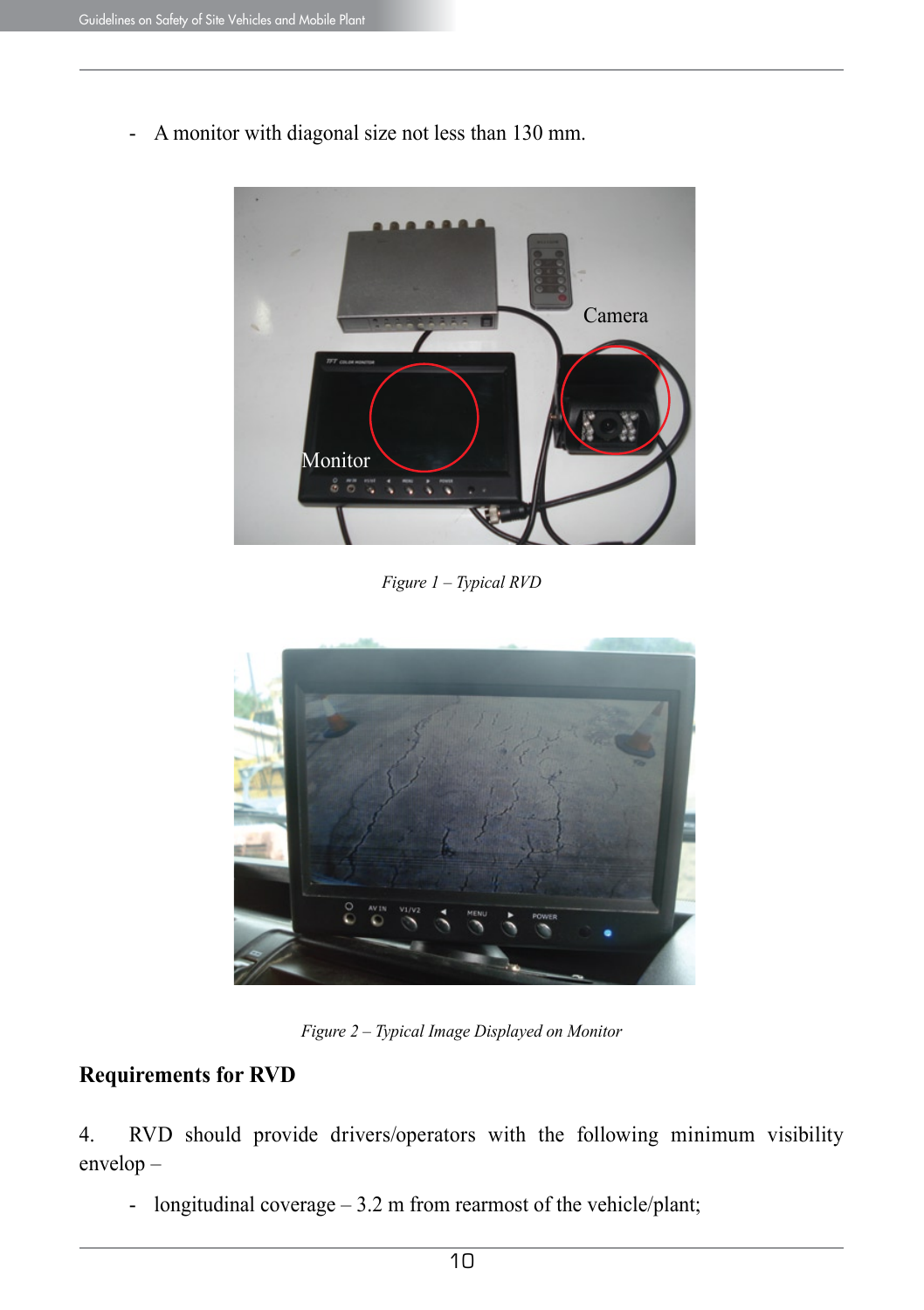- lateral coverage overall width of vehicle/plant plus 0.5 m on each side;
- height of object detected any object 0.3 m above ground in the visibility envelop
- 5. The recommended visibility envelop is illustrated in the following figure.



*Figure 3 – Visibility Envelop (Source: "A Guide for the installation of Devices to Assist Reversing of Goods Vehicles" published by Transport Department)* 

6. Cameras should be water and dust proof. Infrared cameras should be used in order to capture images under low illumination.

7. The image captured by the camera should be displayed automatically on the monitor upon engaging the backward gear.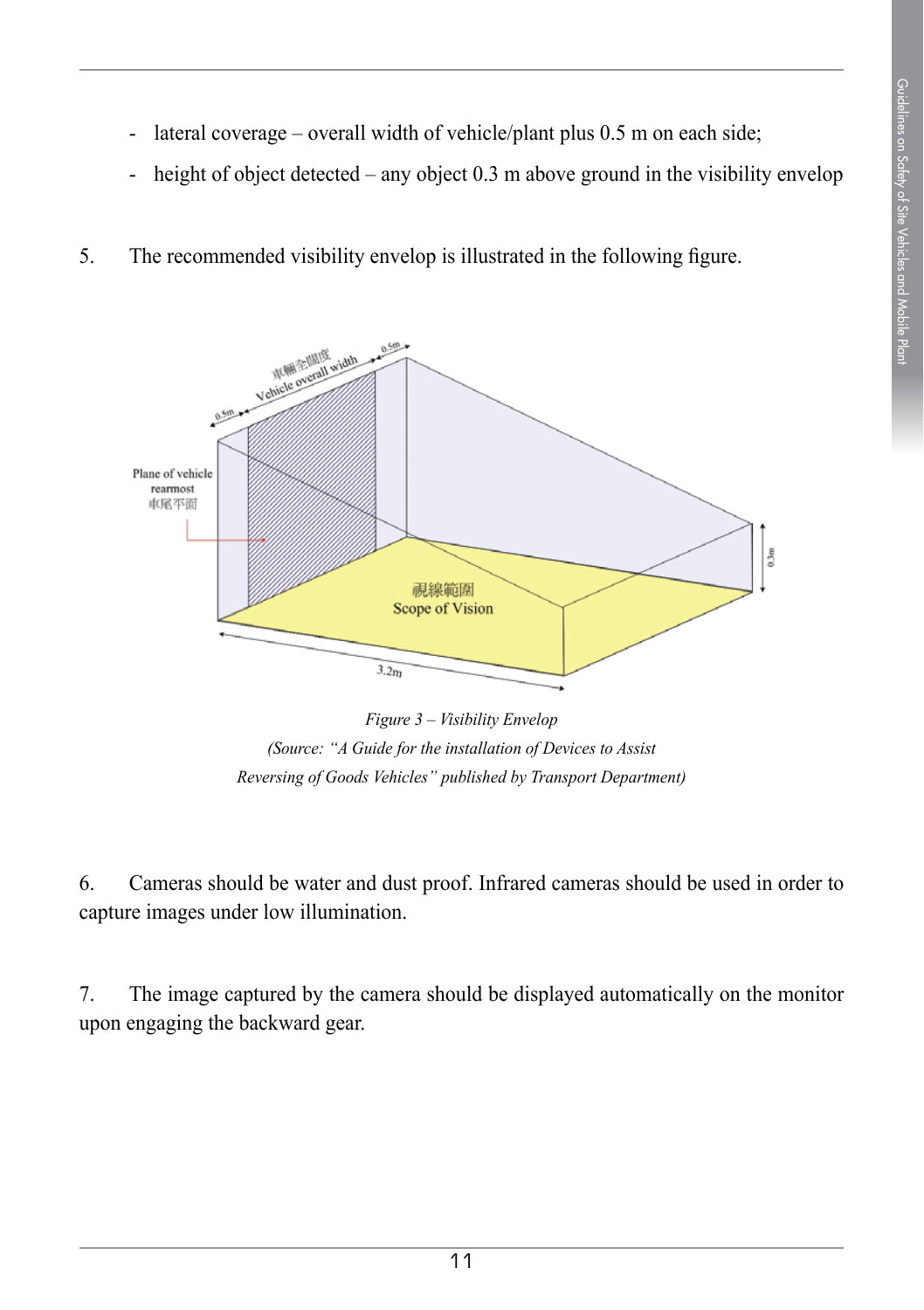### **Guidane on Installation**

#### *(A) Camera*

8. The camera should be installed at a height not less than 1.5 m as shown in Figure 4. Otherwise more than one camera may be required to achieve the required visibility.



*Figure 4 – Camera setup for excavator*

9. Appropriate mounting frame should be provided for installing and protecting the camera as shown in Figure 5.



*Figure 5 – Mounting Frame for Camera*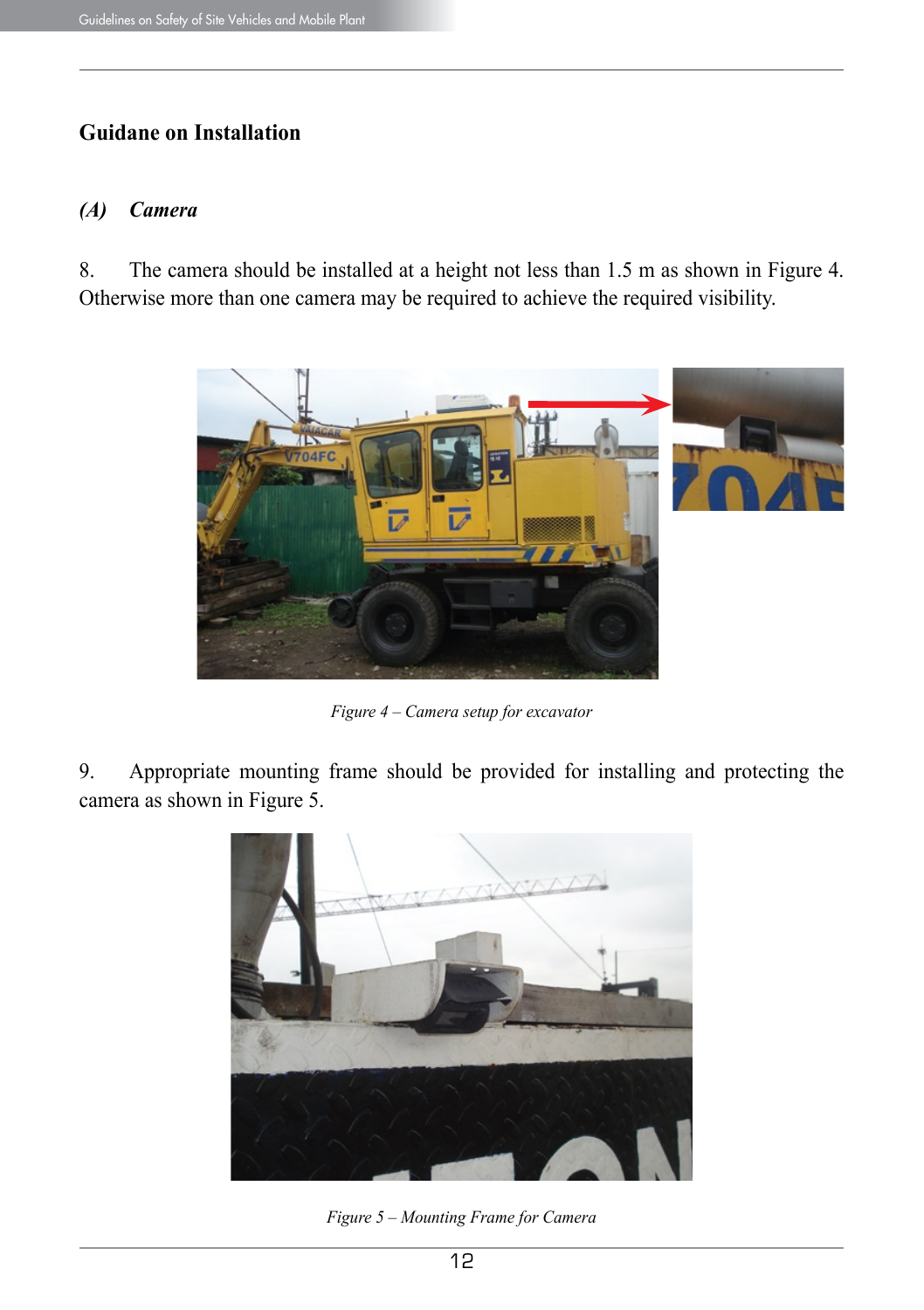### *(B) Monitor*

10. The monitor should be installed in operator's cabin at visible locations but should not obstruct vision of normal operation as illustrated in Figure 6.



*Figure 6 – Position for Monitor*

### *(C) Wiring*

11. All wiring and conduits should be adequately protected from chafing and shortcircuit.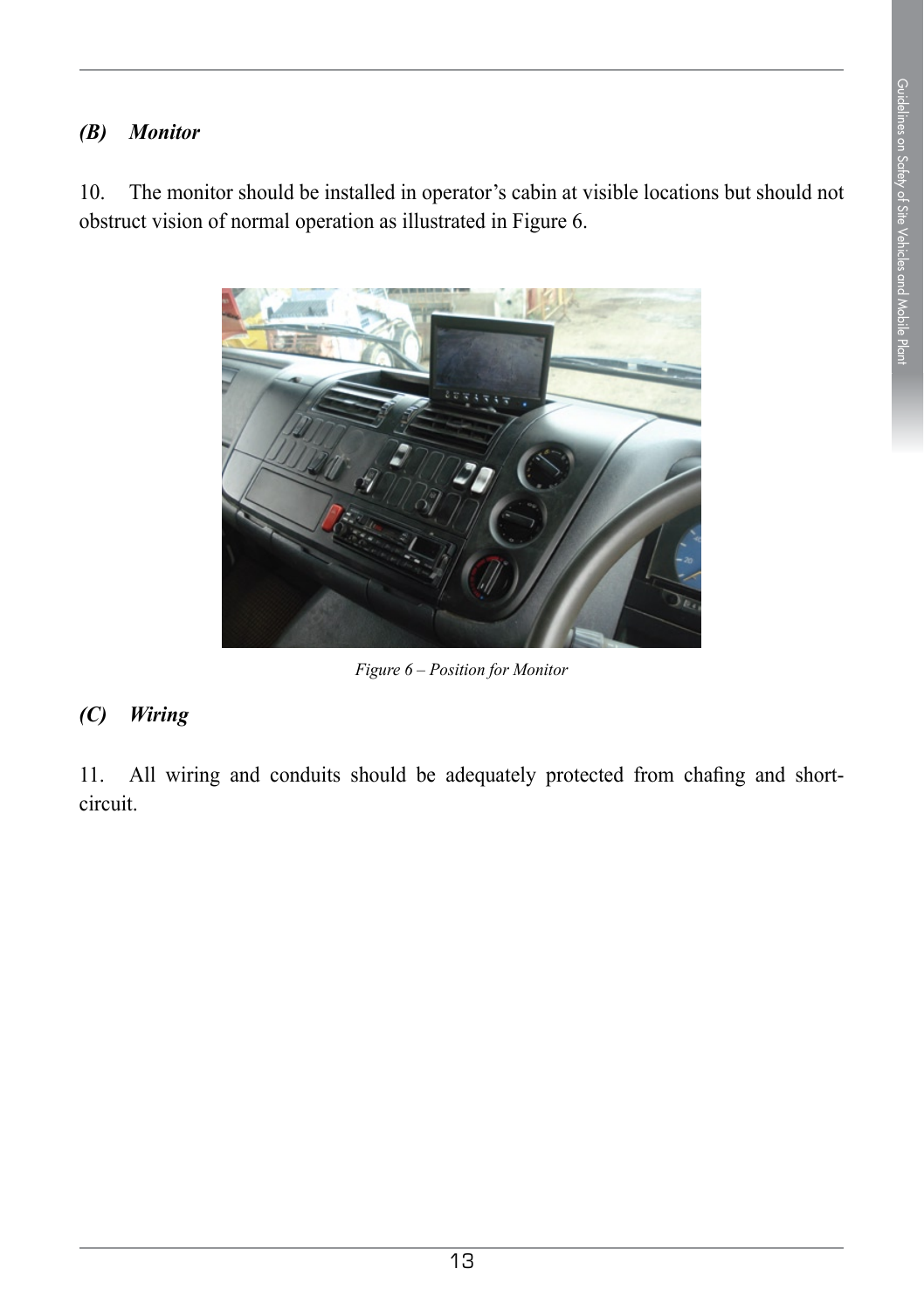## **Annex C**

# **Safe Working Procedures**

### **Purpose**

This Annex sets out the safe working procedures for operating site vehicles and mobile plant.

### **Procedures**

- 2. Authorization of drivers and operators
	- (a) only authorized drivers and operators with proper training and qualification should be allowed to operate site vehicles and mobile plant; and
	- (b) the list of authorized drivers and operators should be affixed to vehicles and plant where possible.

### 3. Preparation for starting work

- (a) drivers and operators should conduct pre-use check in accordance with prescribed procedures to ensure fitness of vehicles and plant for use; and
- (b) if RVD is installed, drivers and operators should also ascertain that it is in reasonably good working conditions, in particular the legibility of the image on the monitor.

### 4. Vehicles and plant in operation

- (a) drivers and operator should check around before starting any vehicles and plant;
- (b) when vehicles and plant are traveling, drivers and operators should
	- (i) look in the direction of travel particularly in reversing;
	- (ii) keep to designated vehicle routes;